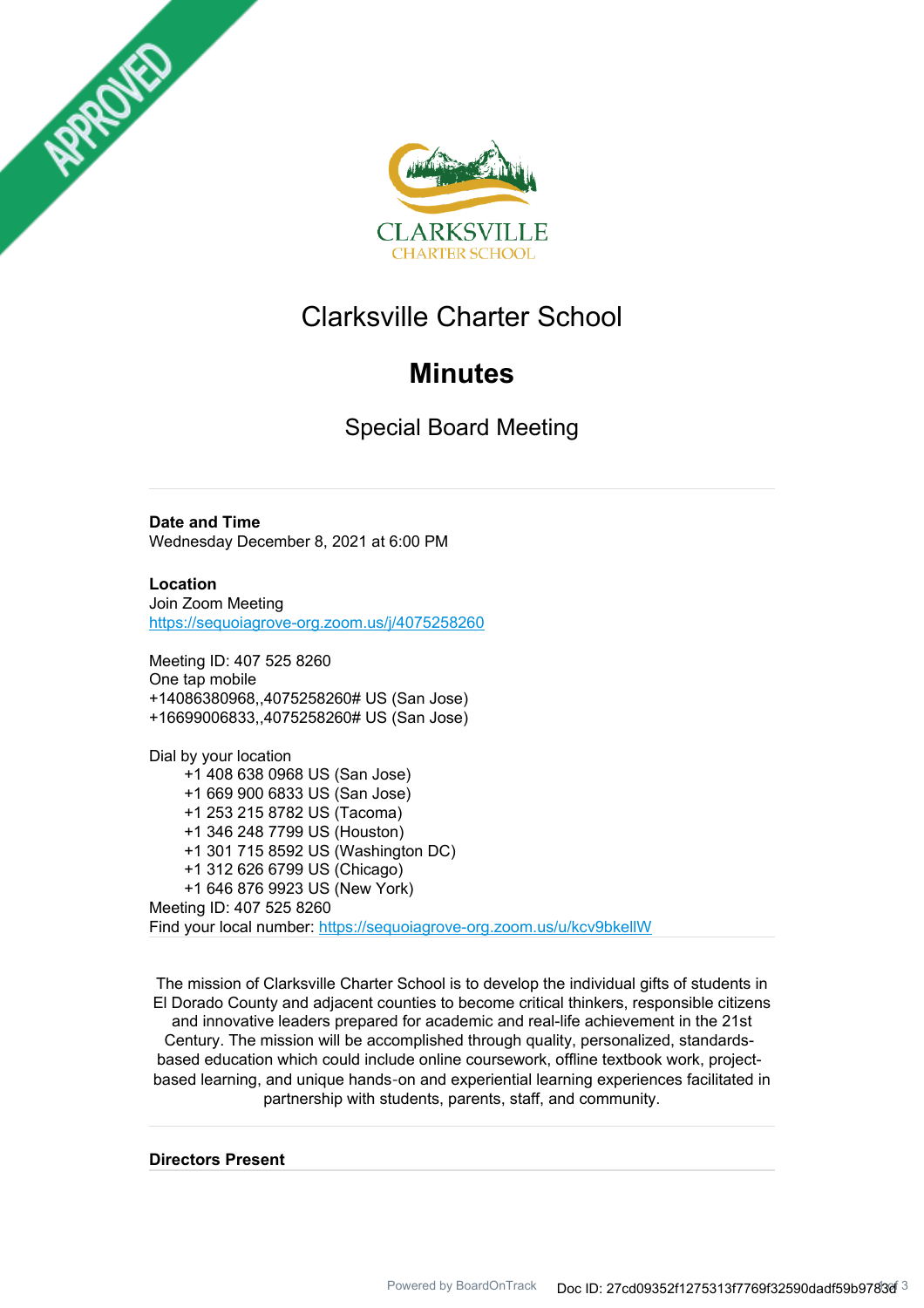Emily Allen (remote), Kelley Laliberte (remote), Keri Dalebout (remote)

#### **Directors Absent**

Lisa Jobe

## **Guests Present**

Darcy Belleza (remote), Jenell Sherman (remote), Katie Royer (remote), Stephanie Alexander (remote)

## **I. Opening Items**

## **A. Record Attendance**

### **B. Call the Meeting to Order**

Emily Allen called a meeting of the board of directors of Clarksville Charter School to order on Wednesday Dec 8, 2021 at 6:05 PM.

## **C. Approval of the Agenda**

Keri Dalebout made a motion to approve the Agenda. Kelley Laliberte seconded the motion. The board **VOTED** unanimously to approve the motion.

## **D. Public Comments**

No public comments.

## **E. Closed Session**

Kelley Laliberte made a motion to move into Closed Session at 6:09 PM. Keri Dalebout seconded the motion. Keri Dalebout motioned to move out of Closed Session at 6:22 PM. Kelley Laliberte seconded the motion. The Board voted unanimously on this motion. The board **VOTED** unanimously to approve the motion.

## **F. Announcement of Any Action Taken During Closed Session**

Emily Allen announced that no action was taken during Closed Session.

#### **II. Closing Items**

## **A. Board of Director's Comments & Requests**

No comments or requests from the Board.

## **B. Announcement of Next Regular Scheduled Board Meeting**

Emily Allen announced the Next Regular Scheduled Board Meeting is December 8, 2021 at 6:30 PM.

## **C. Adjourn Meeting**

Kelley Laliberte made a motion to adjourn th eMeeting. Keri Dalebout seconded the motion.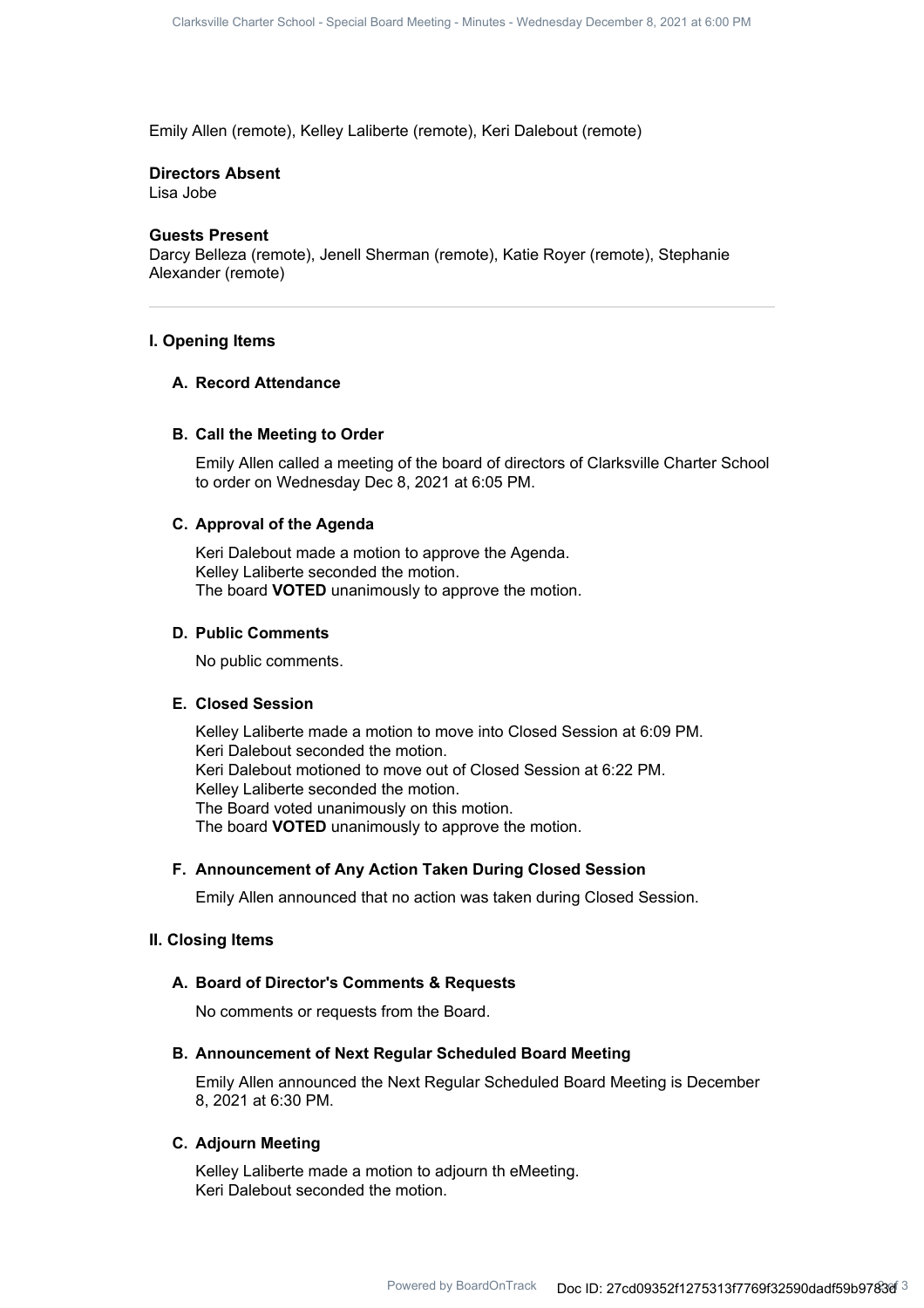The board **VOTED** unanimously to approve the motion. There being no further business to be transacted, and upon motion duly made, seconded and approved, the meeting was adjourned at 6:25 PM.

Respectfully Submitted, Emily Allen

Prepared by: Katie Royer

Noted by:

\_\_\_\_\_\_\_\_\_\_\_\_\_

Board Secretary

Public Comment Rules: Members of the public may address the Board on agenda or non-agenda items through the teleconference platform, Zoom. Zoom does not require the members of the public to have an account or login. Please either utilize the chat option to communicate to the administrative team of your desire to address the Board or simply communicate orally your desire to address the Board when the Board asks for public comments. Speakers may be called in the order requests are received. Comments are limited to 2 minutes each, with no more than 15 minutes per single topic. If a member of the public utilizes a translator to address the Board, those individuals are allotted 4 minutes each. If the Board utilizes simultaneous translation equipment in a manner that allows the Board to hear the translated public testimony simultaneously, those individuals are allotted 2 minutes each. By law, the Board is allowed to take action only on items on the agenda. The Board may, at its discretion, refer a matter to school staff or calendar the issue for future discussion.

Note: The Governing Board encourages those with disabilities to participate fully in the public meeting process. If you need a disability-related modification or accommodation, including auxiliary aids or services, to participate in the public meeting, please contact the Governing Board Office at (530) 927-5137 at least 48 hours before the scheduled board meeting so every reasonable effort can be made to accommodate you. (Government Code § 54954.2; Americans with Disabilities Act of 1990, § 202 (42 U.S.C. § 12132)).